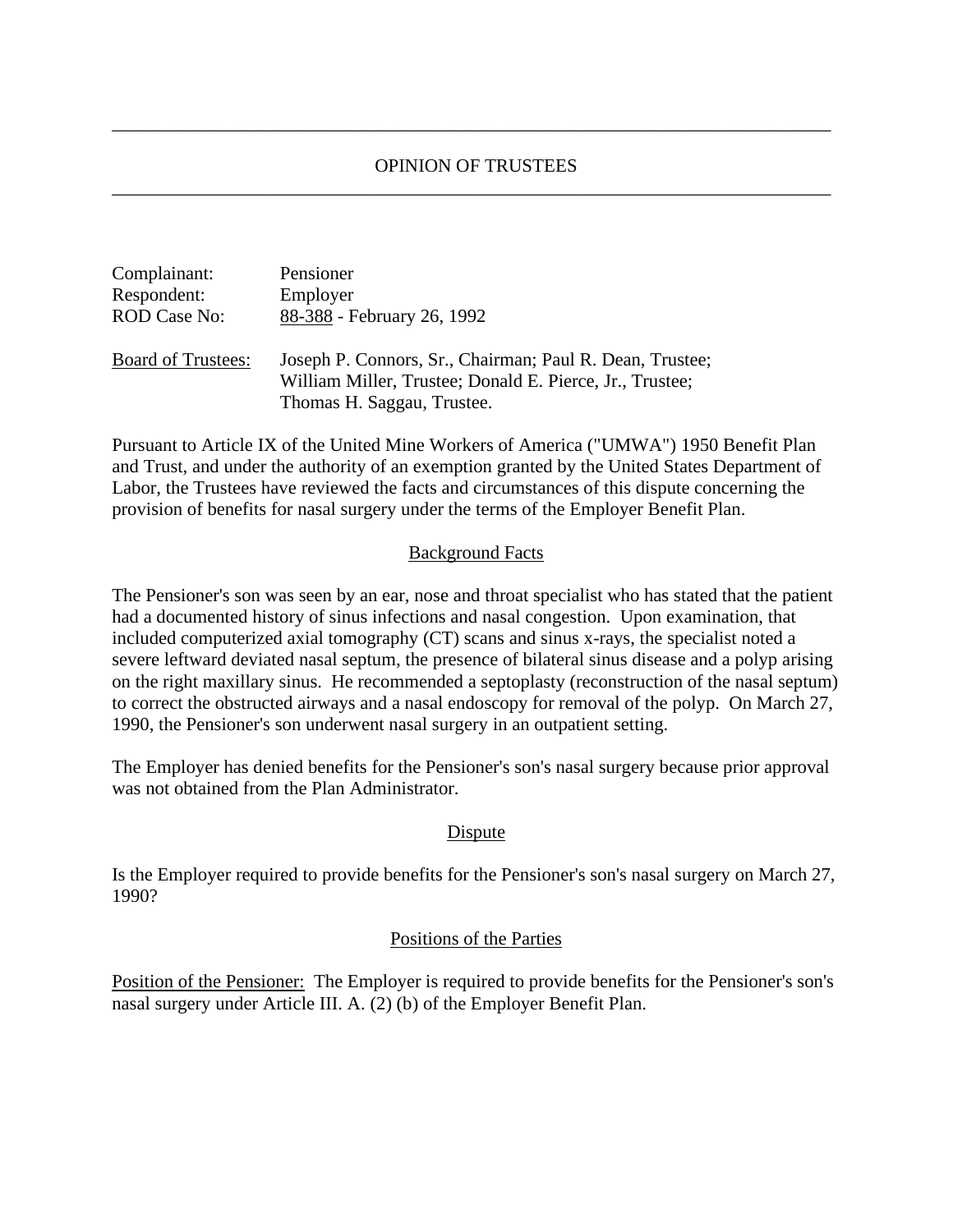Opinion of Trustees Resolution of Dispute Case No. 88-388 Page 2 Position of the Employer: The Employer Is not required to provide benefits for the Pensioner's son's nasal surgery because prior approval of the Plan Administrator was neither requested nor granted, as required under the terms of Article III. A. (3)(f) of the Employer Benefit Plan.

# Pertinent Provisions

Article III. A. (3) (a) and (f) of the Employer Benefit Plan provide in pertinent part:

# (3) Physicians' Services and Other Primary Care

(a) Surgical Benefits

Benefits are provided for surgical services essential to a Beneficiary's care consisting of operative and cutting procedure (including the usual and necessary post-operative care) for the treatment of illnesses, injuries, fractures or dislocations, which are performed either in or out of a hospital by a physician.

(f) Surgical Services Limitations

Benefits are not provided for certain surgical services without prior approval of the Plan Administrator. Such surgical procedures include, but are not limited to, the following:

Plastic surgery, including mammoplasty Reduction mammoplasty Intestinal bypass for obesity Gastric bypass for obesity Cerebellar implants Dorsal stimulator implants Prosthesis for cleft palate if not covered by crippled children services Organ transplants

### Discussion

Article III. A. (3)(f) of the Employer Benefit Plan specifies that benefits are not provided for certain surgical services without prior approval of the Plan Administrator. Among such surgical services is plastic surgery.

The Employer In this case contends that benefits are not payable under Article III. A. (3)(f) of the Plan because the Pensioner did not seek or receive prior approval for his son's nasal surgery. The Employer states that septoplasty is a form of plastic surgery requiring prior approval. Plastic surgery is the restoration and repair of external physical defects by use of grafts of bone or tissues. The septoplasty performed in this case was to correct internally obstructed airways and, as such, would not fall within the definition of plastic surgery. An example of